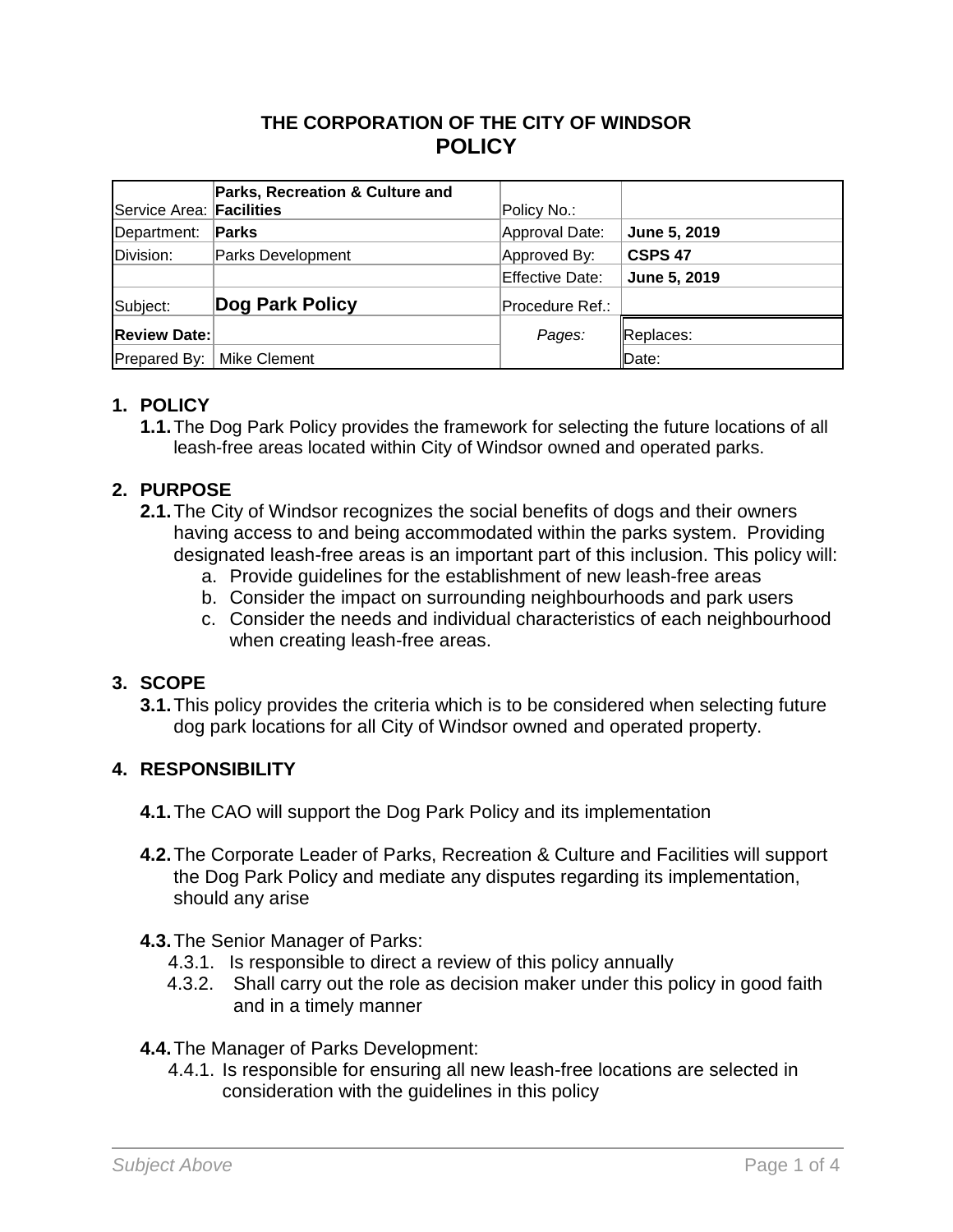- 4.4.2. Will ensure opportunity for public consultation for any potential new location
- 4.4.3. Will be responsible for implementing the policy and providing suggestions in revising the guidelines as required
- 4.4.4. Will consult with other Departments as required (e.g. Planning Department, Windsor Police Service, Humane Society etc.)
- **4.5.** The Manager of Parks Operations:
	- 4.5.1. Is responsible for the maintenance and upkeep of the leash-free area
	- 4.5.2. Is responsible to place appropriate signage outlining rules of the leash-free area
- **4.6.**The Office of the City Clerk will track any requests from residents regarding newleash free areas and forward them to the Parks Development Manager

## **5. GOVERNING RULES AND REGULATIONS**

- **5.1.**New off-leash areas will be considered in conjunction with capital redevelopment of existing parks or new park development against the policy criteria
- **5.2.**The following criteria should be considered when determining a new leash-free area:

### **5.2.1. Geographic location in Windsor**

- **a.** New leash-free areas should be spread across Windsor in order to serve all residents in Windsor, as noted in the Parks Master Plan
- **b.** Leash-free areas should not be constructed in close proximity to one another
- **c.** Leash-free areas must be located in either community or regional parks and may not be established in neighbourhood parks.

#### **5.2.2. Restrictions**

Off-leash areas shall NOT be established in close proximity to the following areas:

- **a.** playgrounds, splash pads and wading pools;
- **b.** horticultural display areas or ornamental gardens;
- **c.** skateboard bowls, tennis courts and other sports pads;
- **d.** sports fields and stadiums;
- **e.** artificial or natural ice rinks, toboggan hills;
- **f.** designated heritage, memorial, commemorative and ceremonial areas;
- **g.** cemeteries;
- **h.** areas posted prohibiting dogs;
- **i.** swimming beaches
- **j.** natural areas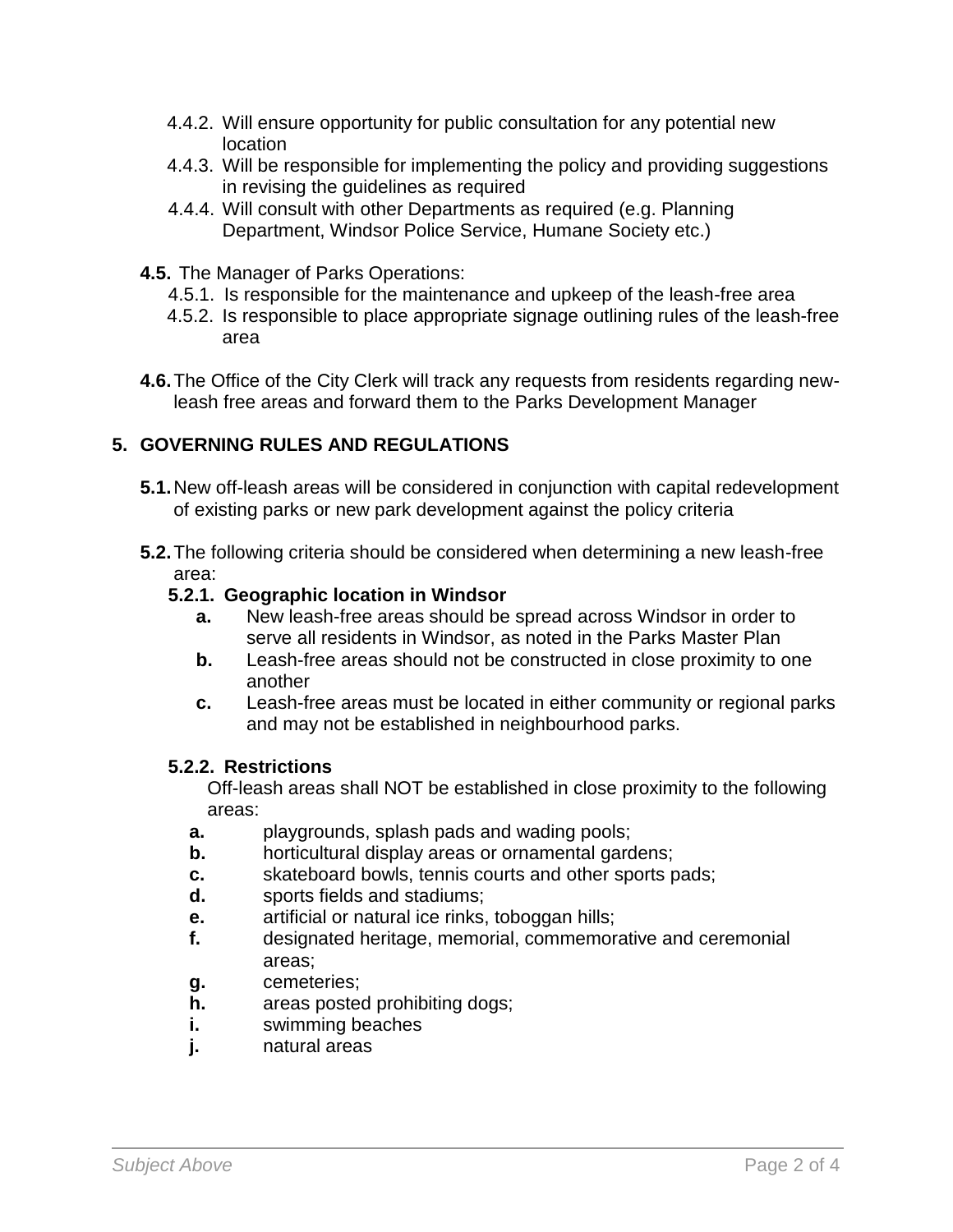### **5.2.3. Inclusions**

Off-leash areas MUST include the following:

- **a.** A minimum of 1.5 acres of available land on which to place the leashfree park on
- **b.** Separate, fenced off areas for large and small dog breeds
- **c.** A grass area for dogs to play
- **d.** Fencing surrounding the perimeter of the leash free area
- **e.** A pathway around the perimeter
- **f.** A gated entrance
- **g.** Where possible, administration should consider the overall topography to allow for adequate drainage
- **h.** Where possible, there should be access to a water source
- **i.** Alternatives to the above noted inclusions can be brought forward to be considered for approval by City Council.
- **5.3.** Designation of an off-leash area may be cancelled by the Corporate Leader of Parks, Recreation & Culture and Facilities where in the opinion of the Senior Parks Manager:
	- 5.3.1. the off-leash area is not being used on a regular basis
	- 5.3.2. extensive damage to the park and / or natural environment is occurring
	- 5.3.3. the park is no longer suitable for an off-leash area
	- 5.3.4. conflicts between park users cannot be resolved
	- 5.3.5. repeated, ongoing non-compliance with the Code of Conduct for off-leash area use posted at each off-leash area

## **5.4.DEFINITIONS**

**Neighbourhood Parks**: are designed for the recreation and leisure activities of residents within a defined service radius of Windsor. These are local parks that serve their local residences within a comfortable walking distance, and usually focus on passive recreation activities with open spaces of grass, trees for shade, and may include pathways, small playgrounds, benches, picnic tables, and possibly a single sports field (either baseball or soccer) which is used primarily for casual use and not generally rented out for organized sports games or tournaments.

**Community Parks**: are larger scale parks ranging from 2 to 6 hectares (4.94 to 14.83 acres) serving a greater catchment area and still offer the base recreational services of a Neighbourhood Park, but with a broader range of amenities including such items as splash pads, picnic shelters, accessible playgrounds, and organized sports fields to mention a few. Such parks may also include a small arena, pool, a community centre or library as an anchor facility. There are instances in the city where community parks can be associated more closely with a school to provide a joint cooperative use.